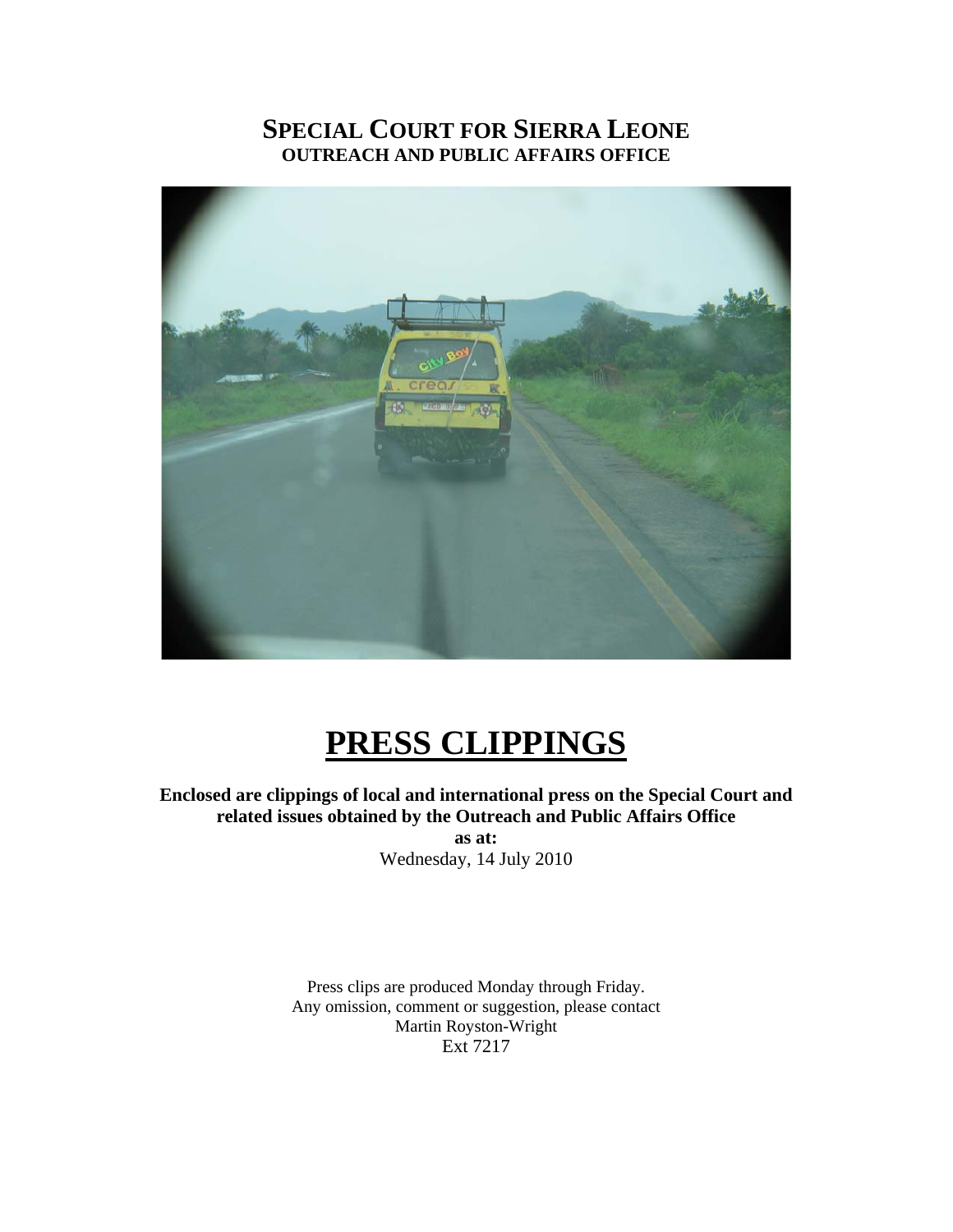| <b>Local News</b>                                                                |             |
|----------------------------------------------------------------------------------|-------------|
| Issa Sesay Reveals 'Civil War' Within RUF / Concord Times                        | Page 3      |
| Minister Extends Health Care to Pademba Prison / Concord Times                   | Page 4      |
|                                                                                  |             |
| Report from The Hague / BBC World Service Trust                                  | Page 5      |
| Naomi Campbell To Testify On Blood Diamonds / National Public Radio              | Pages 6-7   |
| West Africa Still at Crossroads Despite Recent Progress, Says UN Envoy / UN News | Pages 8-9   |
| Venture Provides Support for Rape Victims 'Left Behind'/ New York Law Journal    | Pages 10-11 |
| Hamill to See Khmer Rouge Henchman Sentenced / Stuff.co.nz                       | Page 12     |
| Decades After Genocide, Is Justice Even Possible / The Salt Lake Tribune         | Pages 13-14 |
| No Stay of Proceedings in Katanga Trial 12 Jul 2010 / The Hague Justice Portal   | Page 15     |
| ICC Targets Four MPs Over Poll Violence / Nairobi Star                           | Pages 16-17 |
| US No Longer Safe Haven for Rights Violators / Thisday Online                    | Page 18     |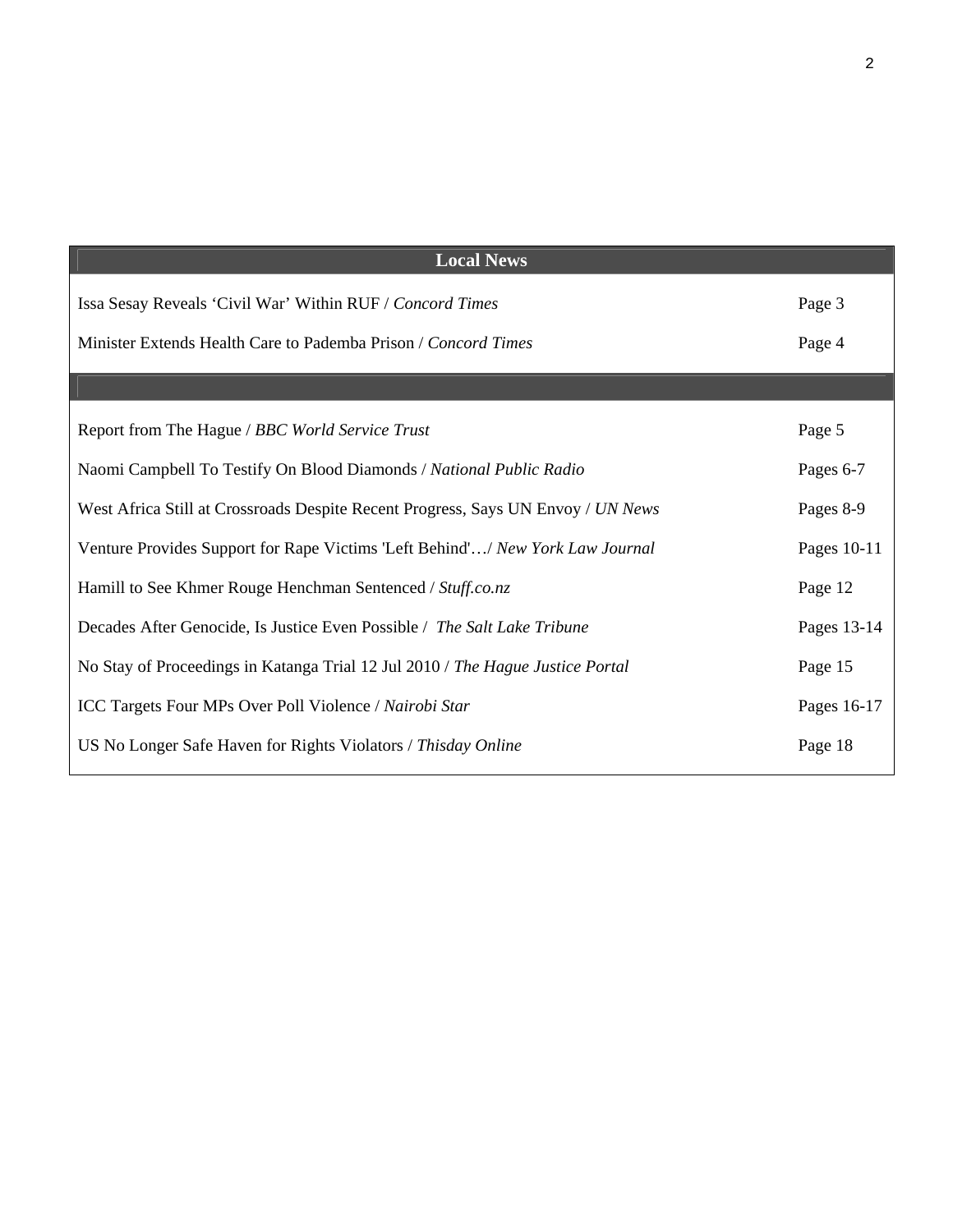#### Issa Sesay reveals 'civil war' within RUF ing ripped the rebel ecution pointed to the Former interim leader movement apart in 1997 fact that he had provided of the Revolutionary RAN Water and left it with no cenaccommodation for the  $\tilde{\mathcal{L}}$ United Front (RUF) and tral control. He told the rebels in Monrovia. war crimes convict has court that from 1997, Su-Taylor's defence counbeen telling the Charles perman - whose real sel, Courtenay Griffiths, Taylor trial of a virtual name was Dennis Mingo picked up this issue civil war in the rebel - refused to carry out orwhen questioning Issa group between 1997 and ders from the RUF sec-Sesay, with the witness 1999. ond-in-command, Sam. giving a chilling account Issa Sesay, testifying<br>for the defence in The Bockarie. of an attack which he He said Superman disaid was carried out on Hague, said the conflict verted captured materithe home of the RUF comwas sparked by the als, including AK rounds mander, Maurice Kallon behaviour of a rebel comand RPG rockets, to his by Superman's forces. mander known as Superown purposes. "At one He said Kallon's wife man, whom he tried to point Superman was was assaulted and her kill him, and executed given Le9 million to pass infant baby banged another commander on to Bockarie but he against a wall. The called Rambo. kept the cash for himbaby's injuries were so Sesay, who is serving self," Sesay revealed. severe that it died the fola sentence of 52 years for As part of its case that lowing year, he exatrocities committed by Charles Taylor had supplained.  $\mathbf{u}$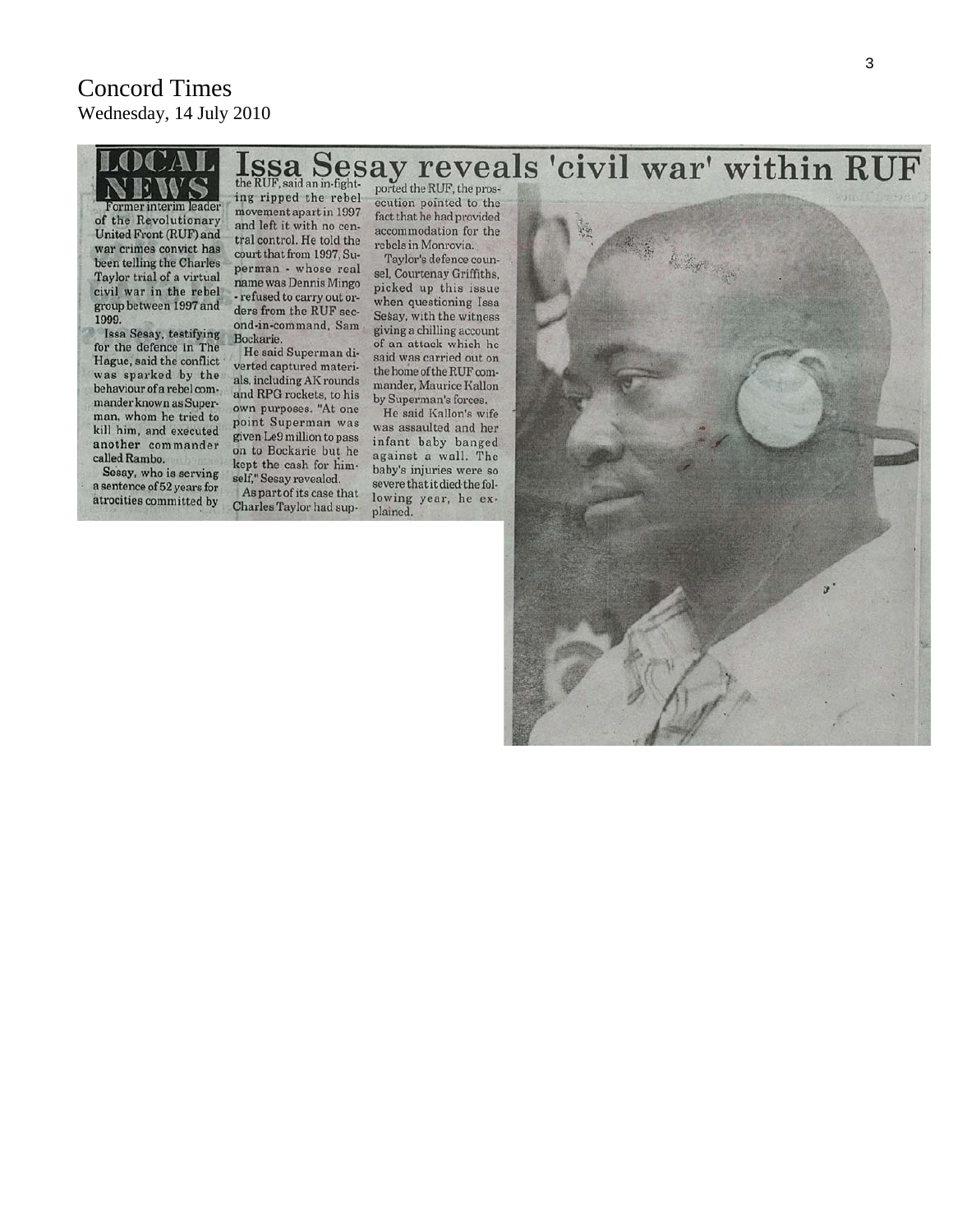# Minister extends health care to Pademba Prison

By Zainab Kanu Deputy minister of health and sanitation has extended the free health care services to inmates of the Pademba road maximum prison.

Mohamed Daudis Koroma said the reason for extending the free medication to inmates was because of the poor health facilities in the prison, adding, "This will help inmates to get better medication."

"It has always been the dream of my ministry to extend the free healthcare delivery to inmates at the Pademba prison. My recent visit to the prison was to assess the

healthcare facilities currently in place there, especially for pregnant women and lactating mothers and see how they will benefit from the free medication," he said.

Koroma revealed that free drugs and other equipment have already been presented to the prison clinic and that he was very pleased with the work done by prison officers. "We think one way to

help inmates in the prison is to first address the issue of poor healthcare facility. We want female prisoners to also benefit from the free medication," he noted.

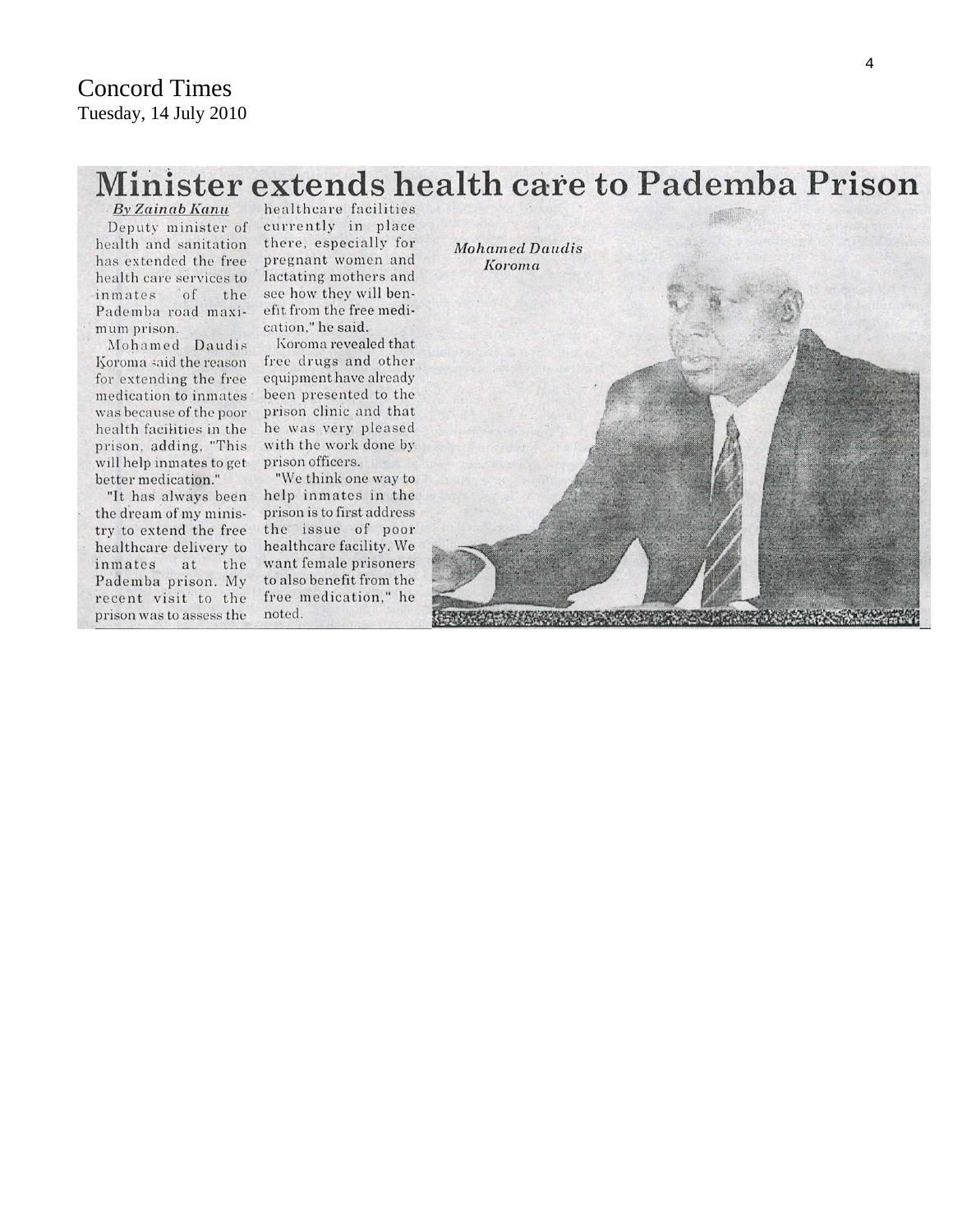### **B B C** WORLD SERVICE TRUST **John Kollie**

### **NEWS ITEM**

**July 14, 2010** 

*The former RUF commander, Issa Sesay, has told the Charles Taylor trial that crimes against humanity in Sierra Leone intensified after the RUF joined forces with the AFRC in 1997. Mr Sesay also revealed that shortly after he was arrested in , he was taken forcibly to the home of the former chief prosecutor of the Special Court, David Crane. From the trial in The Hague, John Kollie transcribes reports from The Hague on the trial of former Liberian President Charles Taylor…* 

Issa Sesay is serving 52 years for his role in atrocities committed during Sierra Leone's civil war.

He's testifying as a defence witness. He said that many of the crimes associated with the civil war grew in number after the RUF allied with the AFRC in 1997.

Mr Sesay also gave evidence about events which followed his arrest with the RUF commanders, Morris Kallon and Gibril Massaquoi.

He said that a war crimes investigator, John Berry, told him : " Issa, this is the end of your life." Then, within an hour, he was taken to the home in Freetown of the then chief prosecutor of the special court, David Crane.

He said it was the first of a number of visits. He's being questioned by defence counsel, Courtenay Griffiths.

Mr Griffiths promised that he would return to the issue of these forcible visits to David Crane's house later.

# **B B C** WORLD SERVICE TRUST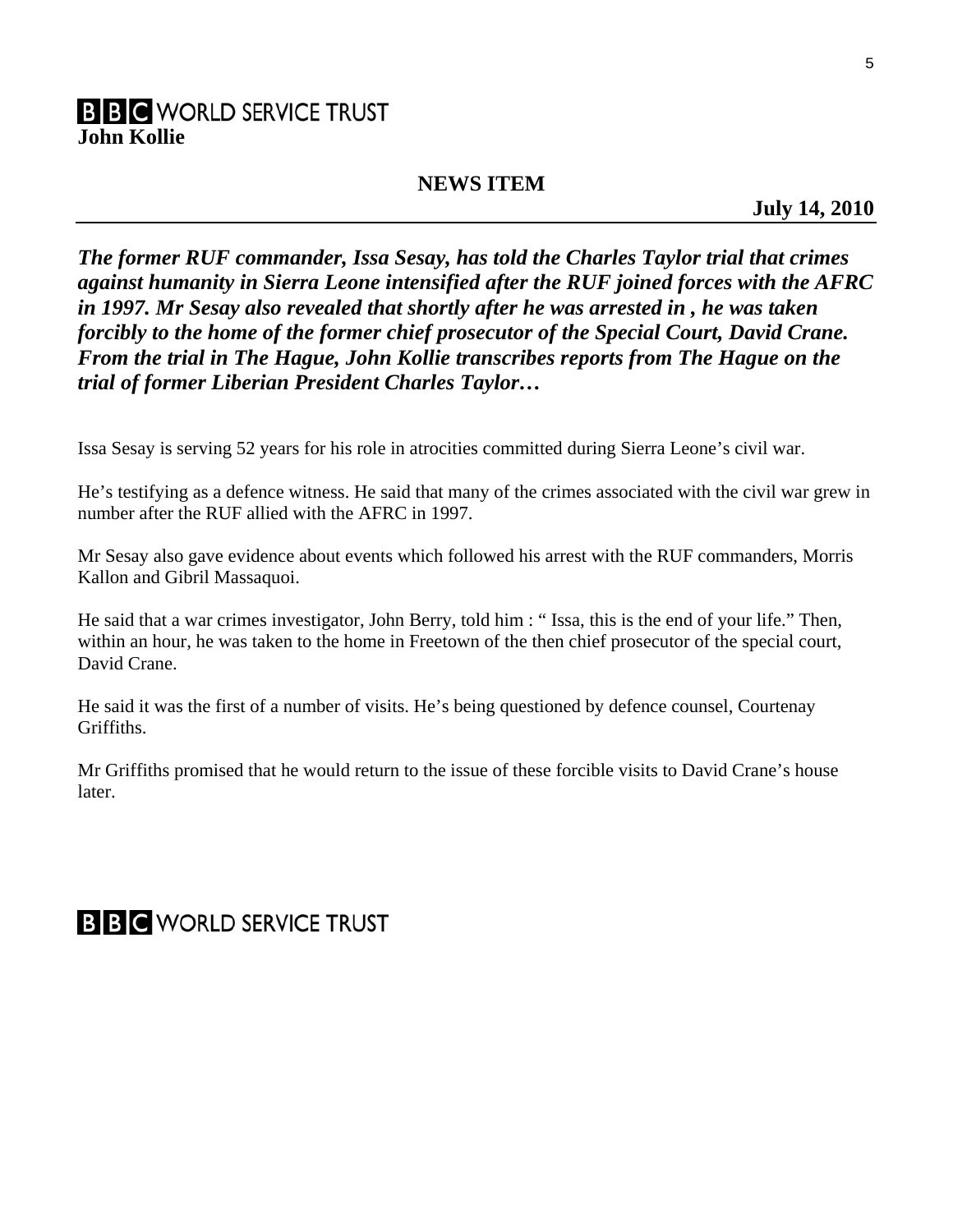### National Public Radio

Wednesday, 14 July 2010

### **Naomi Campbell To Testify On Blood Diamonds**

### By Gregory Crouch



British model Naomi Campbell arrives for an AIDS benefit during the Cannes international film festival in May.

Matt Sayles/AP

British model Naomi Campbell arrives for an AIDS benefit during the Cannes international film festival in May.

Supermodel Naomi Campbell is known nowadays as much for her outbursts as her outfits.

Now she finds herself caught up in yet another controversy.

Prosecutors at an international tribunal in the Netherlands have summoned her to testify later this month in the war crimes trial of former Liberian leader Charles Taylor. Among the many charges against him is involvement in the trade for so-called blood diamonds — gems used to finance a civil war in the neighboring West African nation of Sierra Leone.

#### **Taylor's Diamond Gift To Campbell?**

The prosecution alleges that Taylor, while president of Liberia, teamed up with rebels in neighboring Sierra Leone to rob that country of its natural resources, including diamonds. Tens of thousands of people were killed or maimed during the 11-year civil war that officially ended in 2002.

"In Sierra Leone you had crimes of mutilation, serial rapes, enslaving people," says Brenda Hollis, prosecutor at the Special Court for Sierra Leone in The Hague. Hollis alleges Taylor took diamonds from rebels in Sierra Leone and gave them weapons and ammunition in return.

Individuals came to where Naomi Campbell was lodging and gave her a diamond, indicating that the diamond came from Mr. Charles Taylor.

- Brenda Hollis, prosecutor in the war crimes case against Taylor

Taylor has denied all of the charges against him, which include murder, recruiting child soldiers and terrorizing civilians. "Most definitely I am not guilty," Taylor told the court.

#### **Dinner Party In South Africa**

The prosecution recently got the court's permission to reopen its case after hearing of possible new evidence dating back to 1997.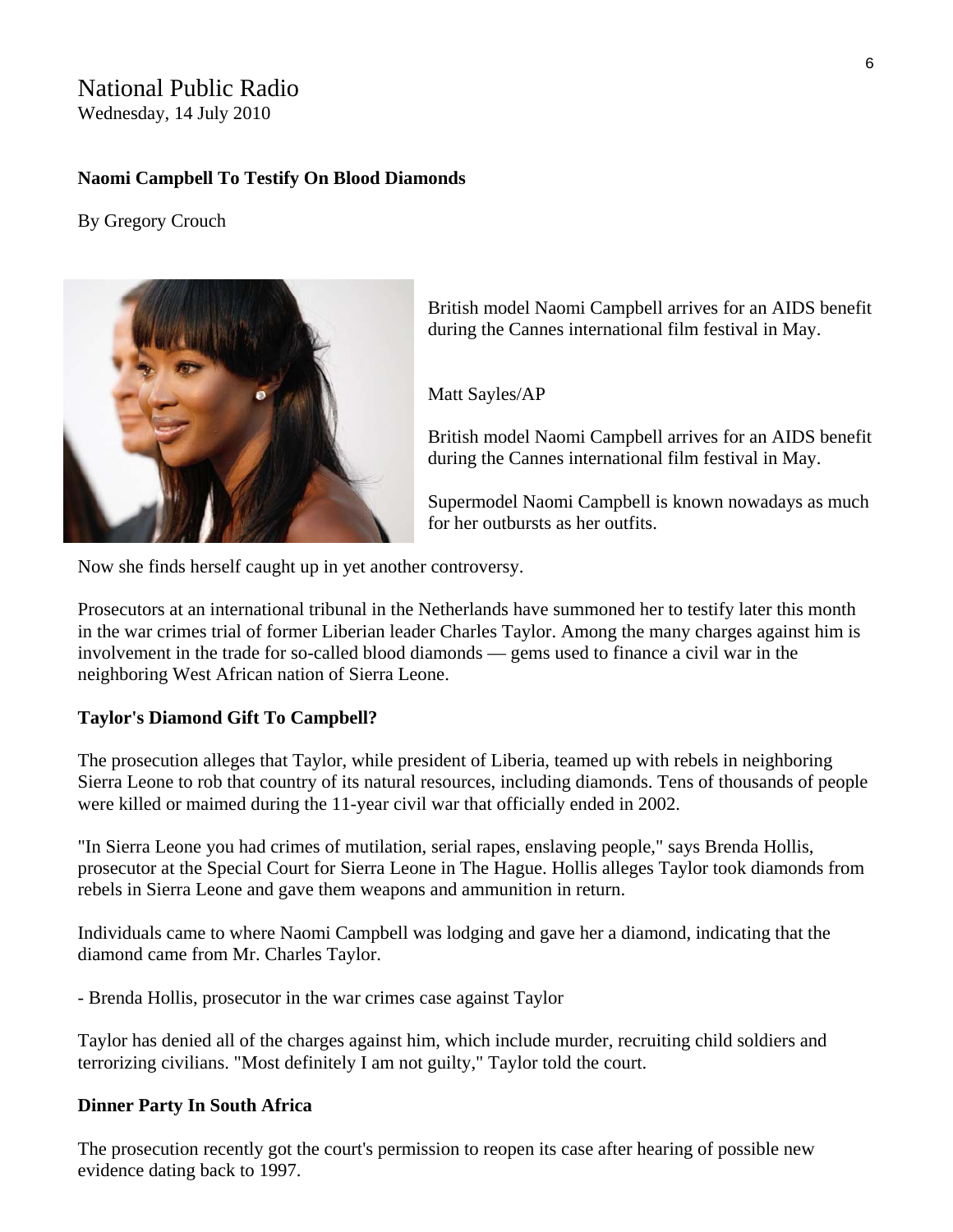"In South Africa, after a dinner party, attended by Mr. Taylor, Naomi Campbell, Mia Farrow and others, individuals came to where Naomi Campbell was lodging and gave her a diamond, indicating that the diamond came from Mr. Charles Taylor. The next morning she related that story to Mia Farrow and perhaps others at breakfast," Hollis alleges.

But Campbell recently told a producer for ABC News that never happened. "I didn't receive a diamond and I'm not going to speak about that. Thank you very much," Campbell said.

Taylor's defense attorney Courtenay Griffiths says prosecutors are desperate.

"The prosecution have obtained a subpoena for a witness whom they know in advance is not going to support their case. The bottom line is the prosecution are calling this evidence and have made a big deal out of it in order to get some cheap publicity," Griffiths says.

Documents show that the story around Campbell was corroborated by the model's former agent and actress Mia Farrow, both of whom have agreed to testify.

The story is significant because prosecutors want to show that Taylor had diamonds on him just weeks before a crucial deal. At that time, arms and ammunition were shipped to rebels in Sierra Leone, and the allegation is they were bought with diamonds.

I didn't receive a diamond and I'm not going to speak about that.

- Naomi Campbell to ABC News

### **Diamonds In A Mayonnaise Jar**

One witness, Varmuyan Sherif, told the court he saw a rebel leader with a mayonnaise jar full of diamonds, in his jacket, just prior to a meeting with Taylor.

"He took a jacket off, to hang it. While in the process of taking his jacket off, I saw the bottle, the mayonnaise bottle ... with diamond in it in his pocket," Sherif testified.

Taylor scoffed at the idea.

"I am supposed to be such a scumbag that people bring me diamonds in nothing but mayonnaise jars? How much more can you demonize me?" Taylor said.

Prosecutors say Taylor's links to rebel leaders went far beyond diamonds. They've presented evidence of satellite phone conversations between Taylor and the rebels. And one witness testified that he overheard a rebel refer to Taylor as his boss.

Griffiths says his client is not guilty of the charges against him. Griffiths acknowledges, however, that Taylor knows some bad people.

"I'm not suggesting Charles Taylor is a saint," he says.

But what Naomi Campbell thinks of him remains to seen. She is scheduled to testify at the end of this month.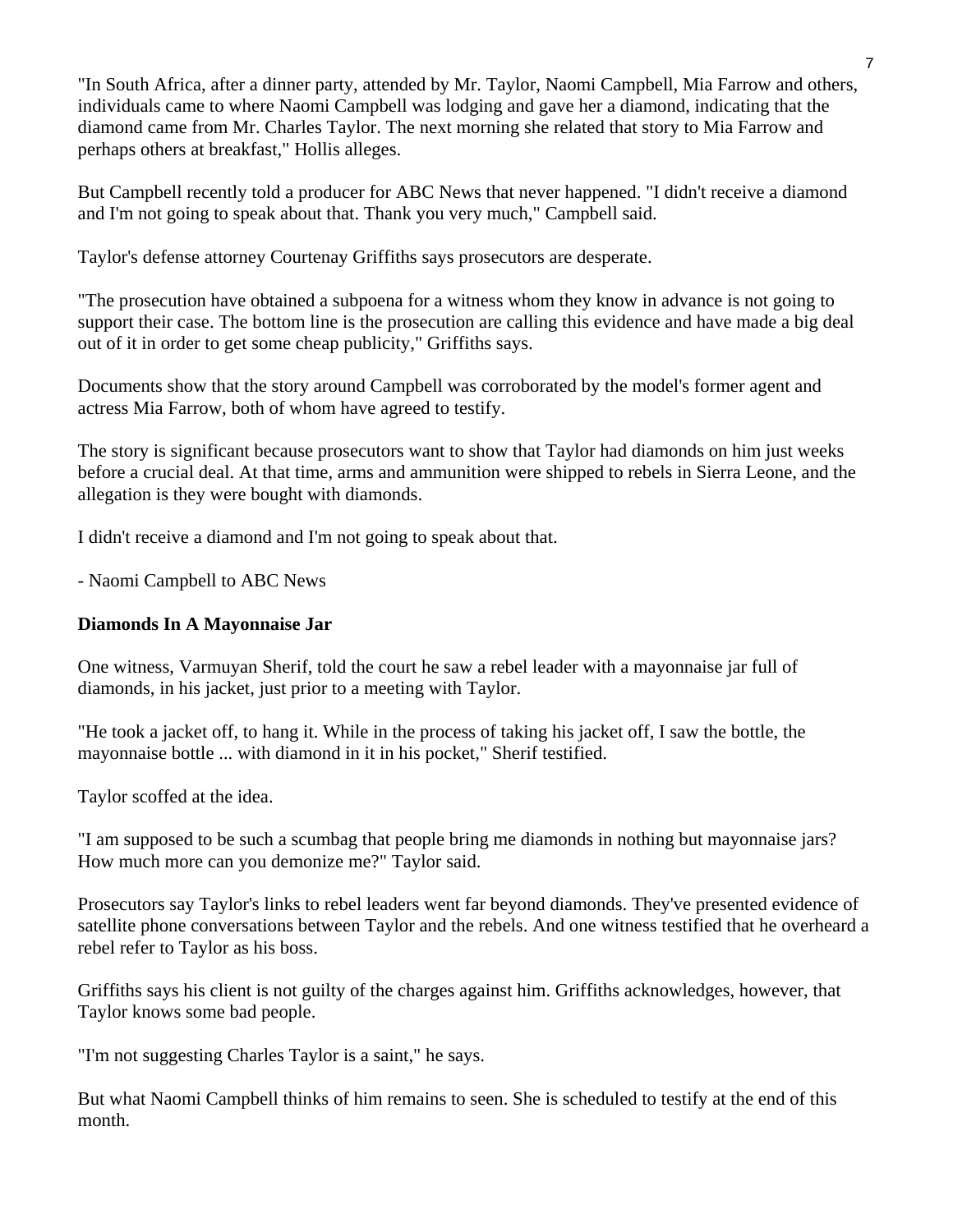UN News Tuesday, 13 July 2010

### **West Africa still at crossroads despite recent progress, says UN envoy**



*Special Representative for West Africa Said Djinnit* 

Root causes of conflicts in West Africa, including ethnic tensions and

governance challenges, could overturn gains made in consolidating peace, leaving the region at a crossroads, a senior United Nations official said today.

"This requires the continued support of the international community, including the United Nations, to maintain the momentum for peace and stability in the sub-region," Said Djinnit, Secretary-General Ban Ki-moon's Special Representative for West Africa, [told](http://www.un.org/News/Press/docs/2010/sc9981.doc.htm) the Security Council.

In the six months since his last briefing to the Council, Mr. Djinnit said that the situation in the region has improved. Earlier this year, a constitutional crisis was brewing in Niger, while the lives of large segments of Guinea's population were affected by food insecurity, drug trafficking and other obstacles.

Since then, the staging of peaceful elections in Togo – with the subsequent formation of a new Government with the participation of part of the opposition – and the continued commitment of Niger's authorities to a transition programme are "encouraging signs of progress," he said.

In Guinea, steps are being taken to restore constitutional order, with the first round of presidential polls having been peacefully held on 27 June. Unrest erupted last year after the forces of Moussa Dadis Camara, who seized power in a coup in 2008 following the death of long-time president Lansana Conté, opened fire on unarmed protesters at a rally, killing at least 150 people.

"Needless to say… stable and peaceful democratic governance in Guinea will have far-reaching implications for regional stability," especially in bolstering hard-won peace in Sierra Leone and Liberia, Mr. Djinnit pointed out.

Progress in Guinea could also help to address the ongoing crisis in neighbouring Guinea-Bissau, which has seen political and security tensions rise in recent months, he said.

A series of political assassinations last year had threatened security and stability in Guinea-Bissau, but order was restored with the election of Malam Bacai Sanhá in the June 2009 presidential election.

The past six months has seen economic growth in West Africa supported by the global economic recovery, but Mr. Djinnit noted that these improvements have not resulted in sustainable poverty reduction schemes.

At the same time, "prospects for achieving the Millennium Development Goals [[MDGs](http://www.un.org/millenniumgoals/)] remain weak," he said, referring to the eight anti-poverty targets world leaders have pledged to achieve by 2015. Also of concern, he said, is the food crisis touching the lives of millions of people in the Sahel, especially in Niger, home to more than 7 million hungry people.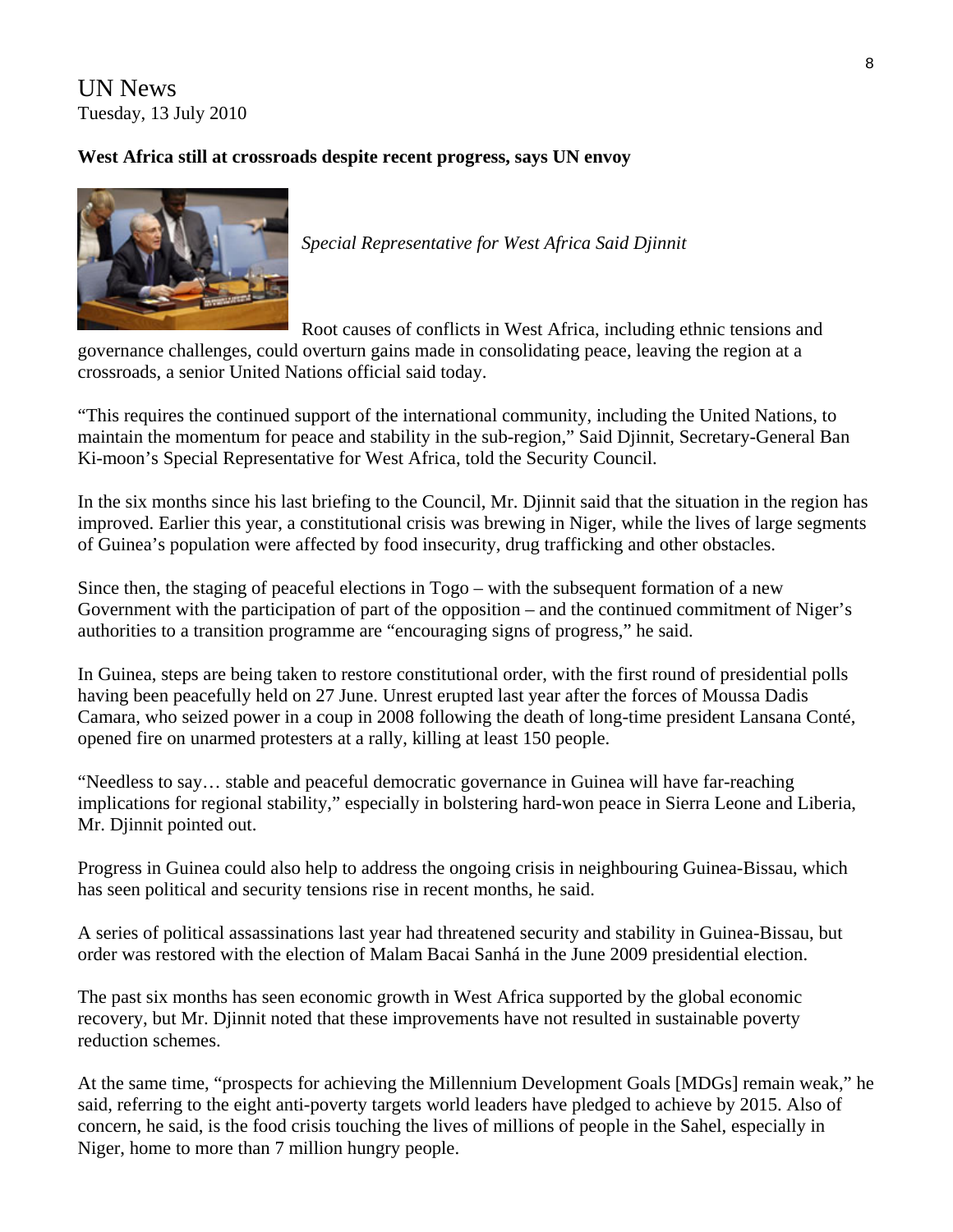Later in closed-door talks with Council members, Mr. Djinnit presented the Secretary-General's latest report on the UN Office for West Africa ([UNOWA\)](http://www.un.org/unowa/), which notes that despite progress in shoring up peace and human rights, such strides are being undercut by the paucity of good governance.

"The resurgence of coups d'état in West Africa, which I have consistently denounced, and the major role played by the armed forces in these coups, are a reflection of the difficult civil-military relationships in situations of bad governance," Mr. Ban wrote.

The Special Representative told the Council today that "recent experience in the subregion has shown that opportunities for crisis prevention and sustainable peace are now available more than ever," underscoring the key role international assistance could play in promoting human rights, supporting electoral processes and helping in the fight against drug trafficking, among others.

Speaking to reporters after the Council session, Mr. Djinnit said the15-member body took note "of the proactive role played by UNOWA in mobilizing the system of the UN in the subregion and in forging strong partnerships with regional and continental partners and also mobilizing international support."

Asked about Guinea's recent polls, he said that "one year ago, I think nobody could believe that the elections would indeed take place."

He noted that some parties have made allegations of fraud and irregularities, which the country's Supreme Court is set to rule on.

Mr. Djinnit said that the UN notes "with satisfaction" that all international observers – from the European Union (EU), African Union (AU), Economic Community of West African States (ECOWAS) and other groups – have commended the fact that the polls were peaceful and organized.

He reminded reporters that the 27 June elections were the first multi-party democratic polls in Guinea, which gained independence more than half a century ago.

On Niger, Mr. Djinnit said the role of his office, UNOWA, along with ECOWAS and the AU, is to sensitize Niger's new authorities "to cooperate in a transparent manner" on the country's food crisis.

The previous regime was "not always cooperative" with the international community, said the envoy, who also urged donors to follow through on their commitments to help the countries of the Sahel, especially Niger.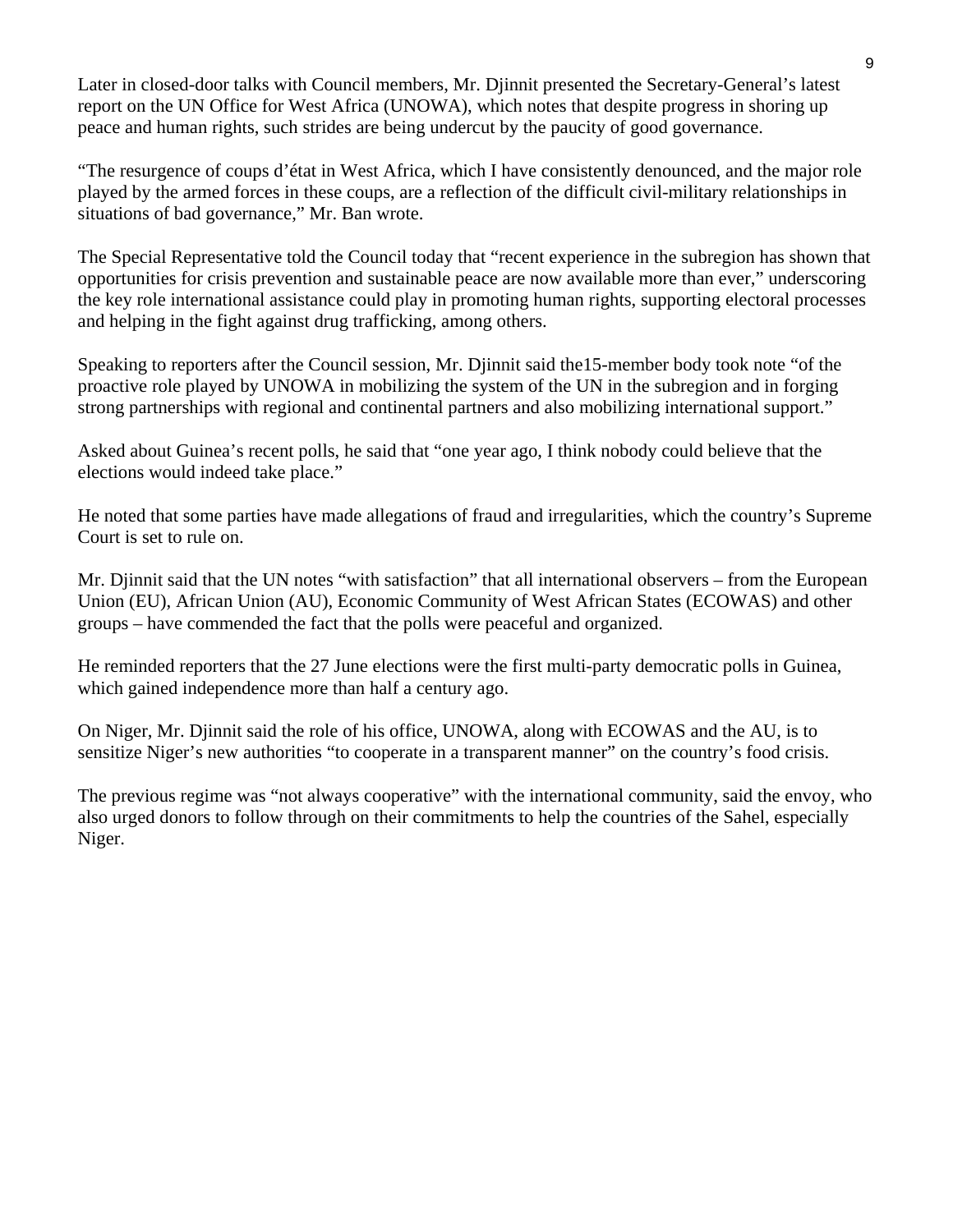# New York Law Journal

Wednesday, 14 July 2010

### **Venture Provides Support for Rape Victims 'Left Behind' by Rwandan Genocide**

Thomas Adcock

Two women who have always known safety and material comfort—attorney Lauren J. Wachtler and filmmaker Francine A. LeFrak—are helping women halfway around the world forge new lives after the 1994 genocide in Rwanda, during which they were raped and their husbands hacked to death by machete-wielding militiamen.

Same Sky, a nonprofit artisan collective envisioned two years ago by Ms. LeFrak and incorporated and trademarked by Ms. Wachtler, today provides secure income from jewelry-making jobs for Rwandan rape victims, some of whom bore children as the result of sexual violence.

Until Same Sky was established in 2008, "The women had nothing except their survival," said Ms. Wachtler, a partner in the New York office of Mitchell Silberberg & Knupp.



Attorney Lauren Wachtler, left, and filmmaker/ philanthropist Francine LeFrak started "Same Sky," a nonprofit venture that supports Rwandan women who were raped during the 1994 civil war and genocide in their country by teaching them to make jewelry which is marketed in the West.



Photos: NYLJ/Rick Kopstein, Same Sky

In the months prior to creating Same Sky, Ms. LeFrak shelved "One Hundred Days of Darkness," a years-long film project to document conflicts between the Hutu and Tutsi tribes in Rwanda leading to the slaughter of 800,000, according to a

United Nations study. Instead, she focused on the sorrows of the forgotten, an estimated 250,000 women raped by marauding killers, among them women housed individually or in survivor camps in and around the capital city of Kigali.

"It's a bigger story," said Ms. LeFrak, of "women left behind, thin and sick and with no support, of women empowering women."

Ms. LeFrak, whose production company won an Emmy Award for the film "Miss Rose White" and the Pulitzer Prize for the stage play "Crimes of the Heart," has long been involved in philanthropies through her family's real estate development firm, the LeFrak Organization. On first meeting the forgotten women in Kigali, her impulse was charity.

10

But beyond money, said Ms. LeFrak, "I had to give sustainable work."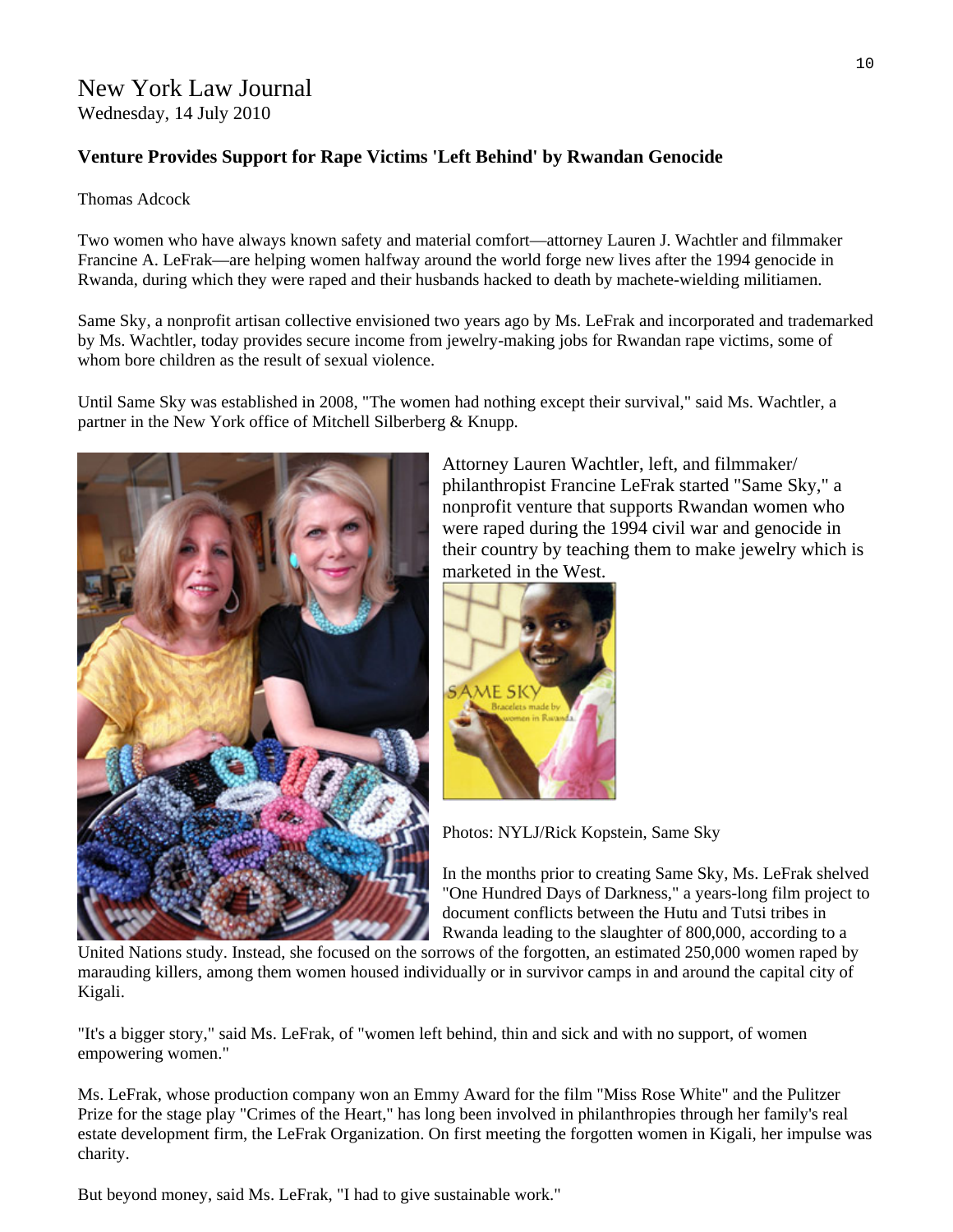Inspired by the philosophy of Muhammad Yunus, the Bangladeshi economist and winner of the Nobel Peace Prize for his work in microenterprise bank loans, Ms. LeFrak enlisted her friend, Ms. Wachtler, in the task of building a financial foundation for the Rwandan women. With input from the Women and Public Policy Program at Harvard Kennedy School, they developed Same Sky, whose workers produce a line of hand-made bracelets marketed in the West.

Ms. LeFrak credits Ms. Wachtler with "giving me tools and structure, the level I lacked." In addition to maintaining corporate records, Ms. Wachtler handles licensing agreements with Rwandan interests, including Same Sky's association with Gayaha Links, a company that employs HIV-positive women.

The name "Same Sky," said Ms. LeFrak, "just came to me in a flash. I wanted the idea of connection and inclusion. We all live under the same sky, and the same stars."

#### Trade Not Aid

The two New Yorkers hope to see their venture in Rwanda become what they term a "trade-not-aid" model replicated elsewhere in the world where women bear heaviest damage from wars and natural disasters. But the idea should be kept small-scale, wherever it may develop, they say.

"When we started talking about the finer points, it became very important that we didn't have the women making more than three or four bracelets a day," said Ms. Wachtler. "They simply can't work that much. We don't want to turn this into something where everyone's out for a big profit."

Gayaha Links maintains the shop in Kigali where Same Sky workers, about 75 women at any one time, are provided stipends for daily commuting and a free lunch. Same Sky workers are provided with individual bank accounts for direct, electronic deposit of wages.

The shop also serves a secondary function as a social center for the women, who are trained in bracelet making by Gayaha's supervising artisans.

Bracelets are marketed online, at [www.samesky.com](http://www.samesky.com/) and sold at retail outlets in the United States, Europe and the Caribbean, as well as private sale events, such as one tonight at DKNY Madison Avenue, and December's special sale at the Sackler Center for Feminist Art, part of the Brooklyn Museum of Art. The result is "justice in the finest tradition of the New York bar," said David M. Crane, a professor at Syracuse University College of Law and from 2002 to 2005 chief prosecutor of the Special Court for Sierra Leone, a U.N. war crimes tribunal.

Reached at his vacation home in the Great Smoky Mountains, Mr. Crane said in an interview, "Women and children bear the brutal price of internal armed conflict throughout the world. The Same Sky program is a tremendous symbiosis of nurturing, healing and providing a future. It's making a difference in facing down the beast of impunity."

Meanwhile, Ms. LeFrak has not entirely given up on the idea of filming a Rwanda-based documentary, this time about the women of Same Sky. She and Ms. Wachtler, whose practice area at Mitchell Silberg includes securities and insurance defense, promote the sale of Same Sky bracelets in New York.

"Every once in awhile I'll have an idea for marketing [Same Sky bracelets], and that's fun for me," said Ms. Wachtler. "It's a departure from being just the lawyer."

As counsel for Same Sky, she added, "It's not like I'm a lawyer trying to undo a deal. I'm a lawyer trying to build a dream."

@|*Thomas Adcock is a freelance writer in New York.*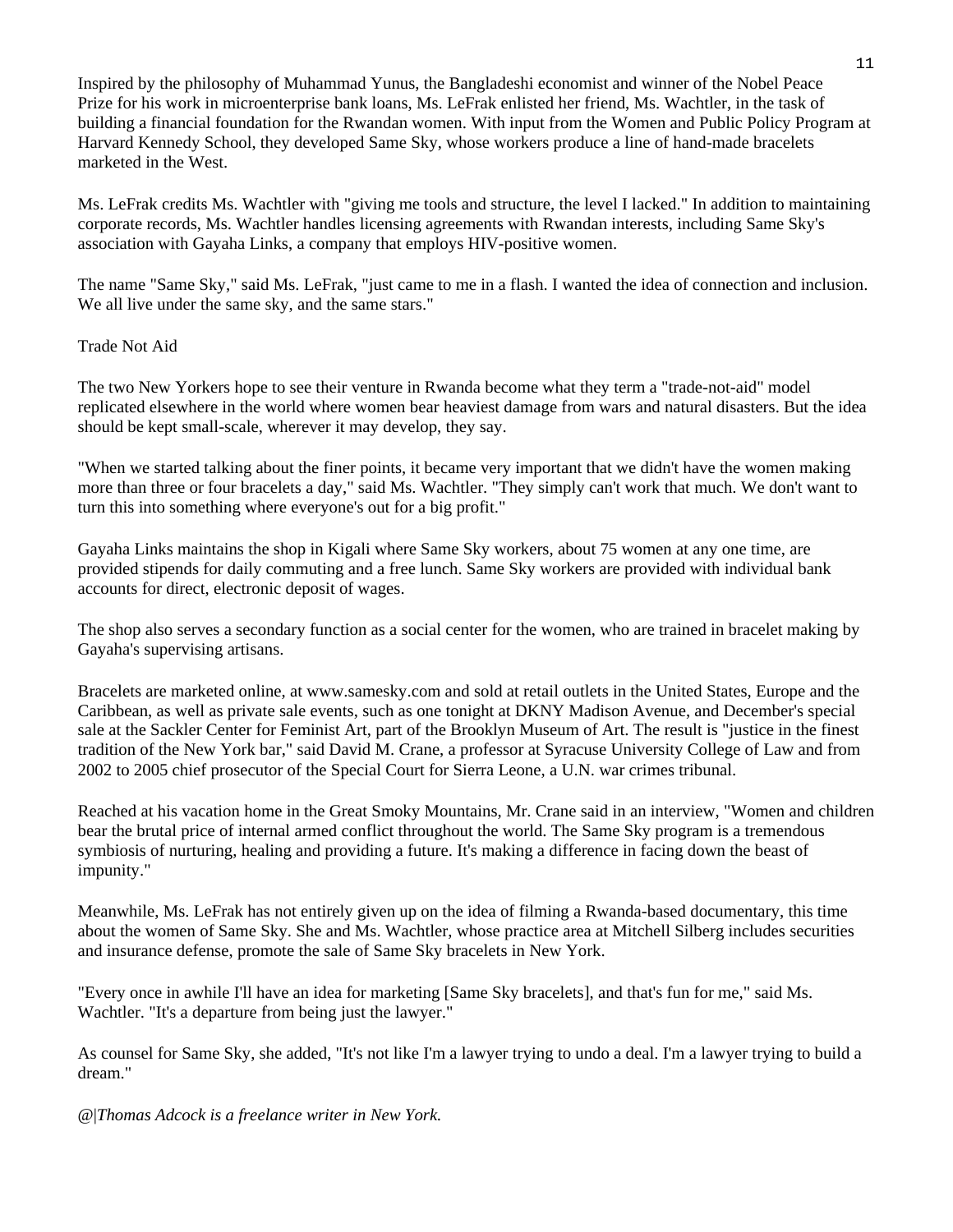### Stuff.co.nz

Wednesday, July 14, 2010

http://www.stuff.co.nz/world/3917126/Hamill-to-see-Khmer-Rouge-henchman-sentenced

### **Hamill to see Khmer Rouge henchman sentenced**



*SEEKING JUSTICE: Rob Hamill testifies the Extraordinary Chamber of the Courts of Cambodia in 2009.* 

*AFP/Getty Images* 

New Zealand rower Rob Hamill is going to Cambodia to be in court for the sentencing of the Khmer Rouge henchman who headed the prison where his brother Kerry was tortured and killed.

Kerry Hamill ended up at the S-21 or Tuol Sleng prison headed by Kaing Guek Eav, better known as Duch, when the yacht he and friends were sailing strayed into Cambodian waters on August 13 1978.

One crewman, Canadian Stuart Glass, was shot while Mr Hamill and Briton John Dewhirst were taken for interrogation and torture for two months before being killed.

Cambodia (ECCC) on July 26 last year - the 31st anniversary of his brother's abduction. The ECCC is a joint Cambodia-United Nations Mr Hamill testified at the Extraordinary Chamber of the Courts of court and former New Zealand Governor-General Dame Silvia Cartwright is one of the judges.

"Nearly two million Cambodians were killed during the Khmer Rouge regime between 1975 and 1979," Mr Hamill said in a statement.

*Reuters 'DUCH': Kaing Guek Eav, the Khmer Rouge prison boss* 

"I only hope that this verdict brings some sense of justice to those who have suffered so much and waited so long."

A documentary is being made about Mr Hamill's experience.

Led by Pol Pot, who died in 1998, the Khmer Rouge sought to set up a communist utopia. Up to two million people died from starvation, overwork, torture or execution during the 1975-1979 regime.

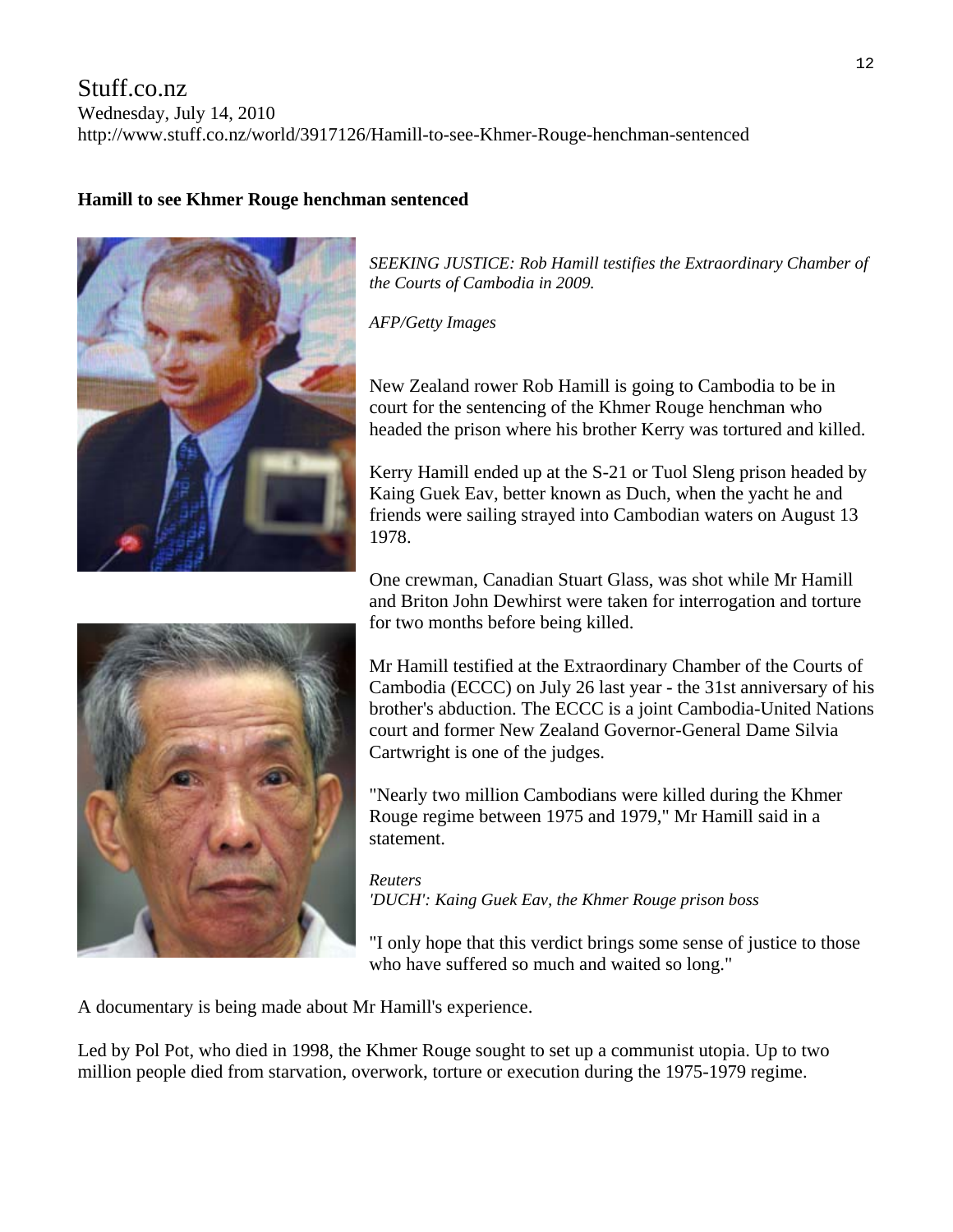### The Salt Lake Tribune Thursday, 8 July 2010 http://www.sltrib.com/sltrib/home

### By Matthew D. LaPlante



*(Al Hartmann | The Salt Lake Tribune) 6/2/2010 Markus Zimmer, former clerk of the state court of Utah now spends much of his time overseas consulting with nations that are trying to build and improve their courts systems. He recently returned from a stint in Cambodia where he was helping with United Nations war crimes tribunals*.

Sath Prum was just a boy when the Khmer Rouge came to take away his father. But he was old enough to know that he would never see his dad again.

"I knew that they would execute him," Prum said. "They tied him up and put a blindfold on him. I didn't know where they were going to take him. I didn't know how it would be done. I just knew that he would be killed."

Prum's sister, two brothers and a brother-in-law were also killed during Pol Pot's four-year reign of terror in Cambodia, when about 1.7 million people died of hunger, disease and execution. On July 26, Cambodians scattered across the world will gather around computers, television sets and radios to hear the verdict in the case of Kaing Guek Eav, better known as "Comrade Duch," who oversaw a Khmer Rouge prison system in which thousands of Cambodians were tortured and executed between 1975 and 1979.

Three decades have passed, but Duch is the only Khmer Rouge leader who has been tried for crimes against humanity. Pol Pot died in 1998. The trials of four additional defendants are expected to begin later this year. But it is uncertain if the U.N.-backed Extraordinary Chambers in the Courts of Cambodia will indict many others — if anyone at all.

And that has left many Cambodians, like Prum, feeling as though the tribunal has failed to achieve anything resembling justice.

"It's too late to save anyone," said Prum, a 49-year-old assembly line worker who lives in West Valley City. "They cannot give me my father back."

The handful of indicted leaders "are very old now," Prum said. "They're going to die soon anyway. So what is the point?"

Donor countries have poured more than \$100 million into the tribunal, but on the eve of the Duch verdict, Japan sent an emergency payment of \$2.26 million to keep the cash-strapped court solvent.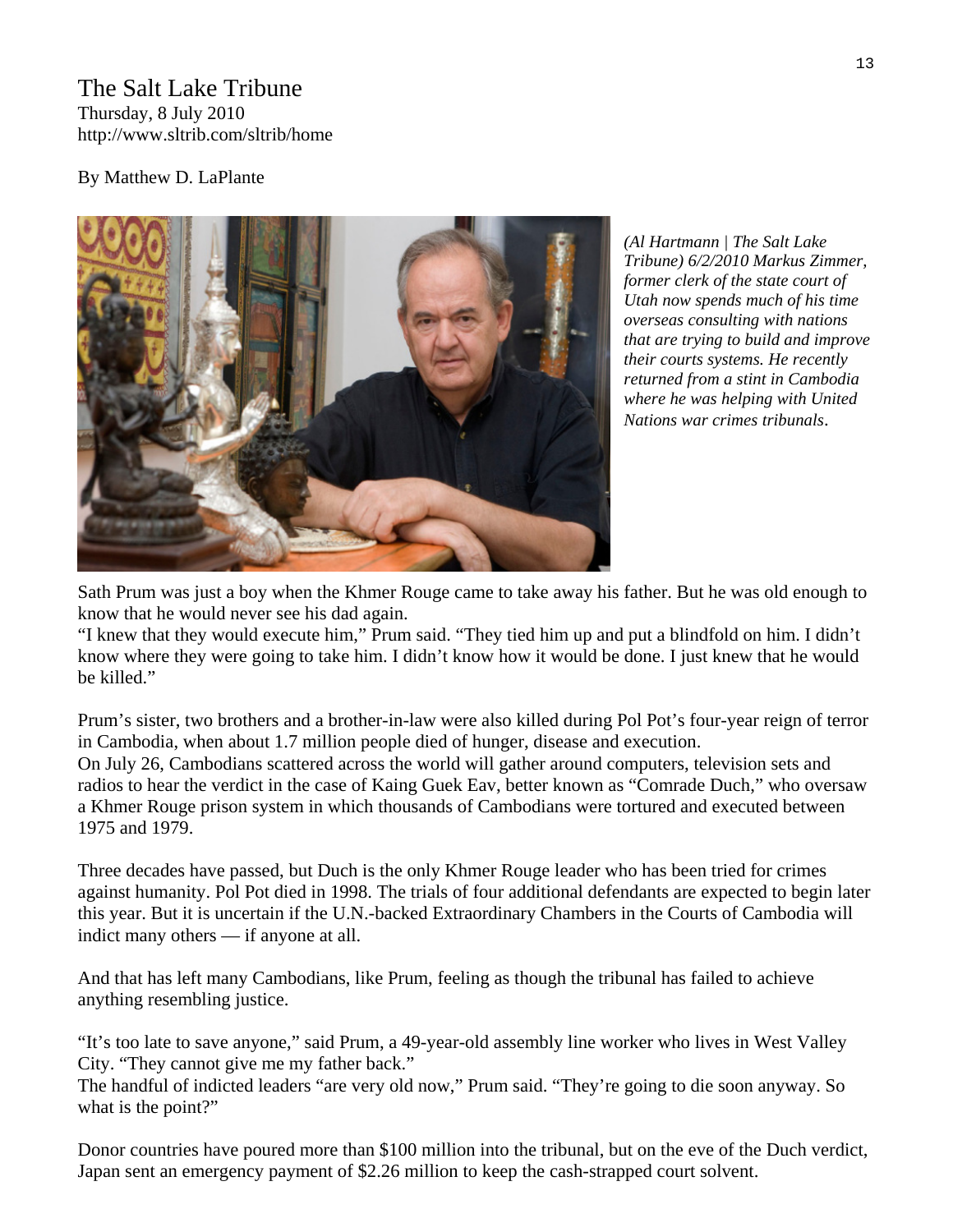Prum doesn't think that's a good investment — particularly not given the small number of people the court has managed to indict. He believes the money could have been better spent in a nation that continues to suffer from the economic legacy of decades of war and political strife.

Markus Zimmer, who recently returned home to Utah after an assignment as a judicial systems consultant to the Cambodian court, understands the criticism. Zimmer noted that Duch was a cooperative and contrite defendant. The next trial will likely be more complicated, with the defendants mounting "vigorous defenses with international defense teams."

Those cases could take years to complete.

"There's kind of a race going on," he said. "They're trying to get these cases processed before people die or before they become mentally incompetent."

But Zimmer, who has served as an advisor in 27 nations, also sees promise in tribunals like the one in Cambodia, which have the potential to leave the legacy of a better functioning justice system. After all, he said, a nation that can handle the complexities of decades-old war crimes cases should be better situated, in the future, for simpler criminal prosecutions.

What the courts can't do is promise even justice for every offender and every victim. They also set a standard that some believe is unsustainable for nations with few legal resources and little experience. The justice provided in U.N.-backed tribunals "is a standard of justice that would be justice in a really good world," said University of Utah philosophy professor Leslie Francis, who lectures on the intersection of international law and ethics. "But that's not the world we live in."

"That's not to say you should abandon due process and other types of guarantees," Francis said, "but one of the things that needs to be thought about is how to institution build. If you don't ever punish anybody, how do you build institutions of justice that work?"

She questioned whether building courts capable of handling "big fish" is the best way of creating institutions of justice that work for everyone else.

Among other failings, war crimes courts don't generally address the individual perpetrators of war crimes — the soldiers who actually arrested and executed Phum's father, for instance.

Utah lawyer David Schwendiman, the former head of the Special Department of War Crimes for the Prosecutor's Office of Bosnia and Herzegovina, lamented the impossibility of achieving a standard of justice that satisfies everyone touched by crimes of war.

"Ask someone what justice is and you will get as many definitions as there are people," he said.

During his time in Bosnia, Schwendiman helped develop an elaborate system to prioritize crimes for prosecution. "Our goal was to do as much as possible with the amount of time we were given and the amount of resources we had available," he said.

The system rated the level of the atrocity, the number of victims, status of the perpetrator, geography of the event and time span in which the crime occurred.

Even still, he said, it was a largely subjective exercise and not everyone agreed with the results.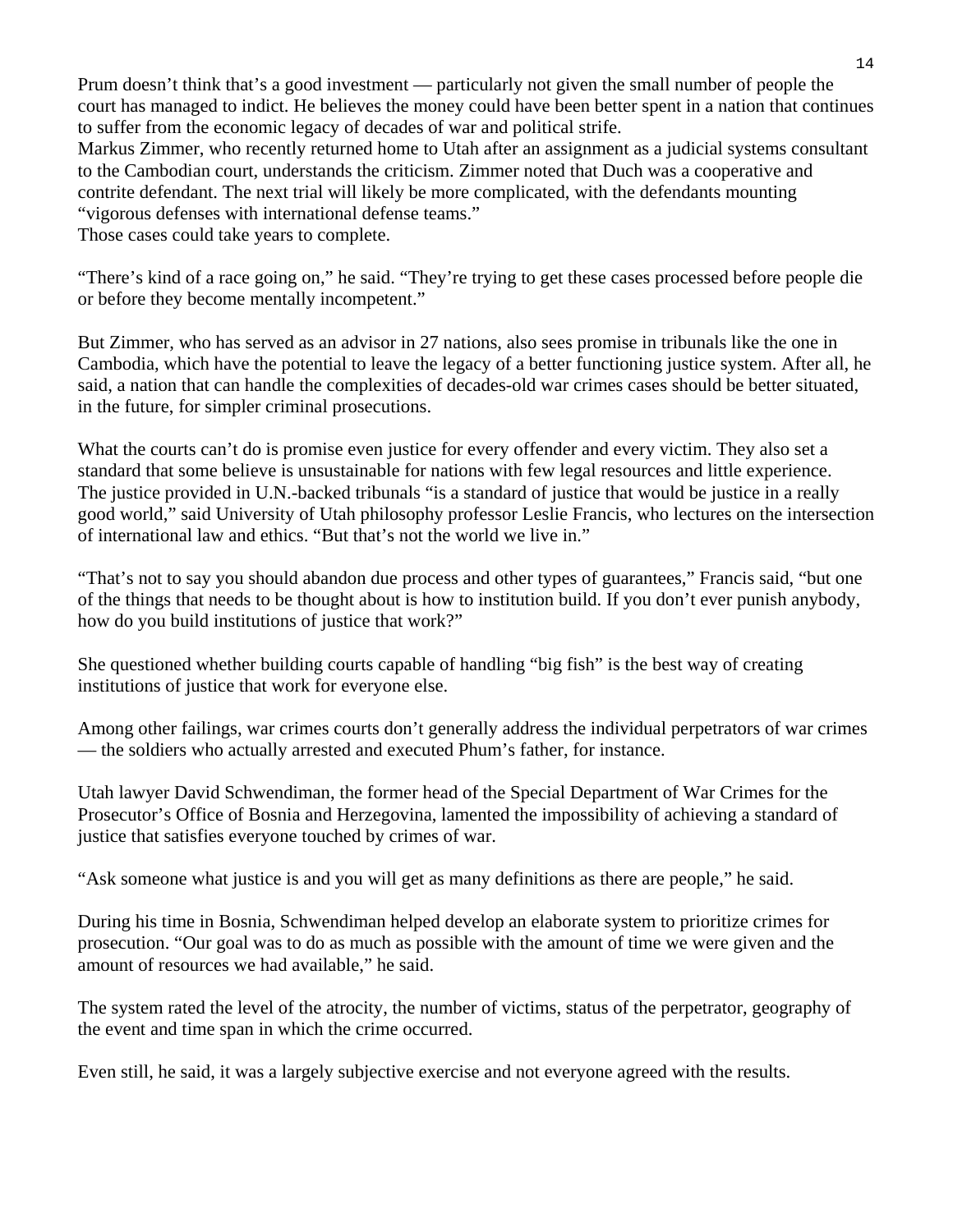### The Hague Justice Portal Monday, 12 July 2010

### **ICC: No stay of proceedings in Katanga Trial 12 Jul 2010**

The International Criminal Court has dismissed a Defence motion to order a stay of proceedings in the trial of Germain Katanga.

On 12 July 2010, the Appeals Chamber at the International Criminal Court (ICC) upheld a Trial Chamber decision to dismiss a Defence motion to order a stay of proceedings in the trial of [Germain Katanga](http://www.haguejusticeportal.net/eCache/DEF/8/360.html).

In June 2009, Katanga filed a motion requesting a declaration for unlawful detention and a stay of the proceedings against him for his alleged unlawful arrest and detention in the Democratic Republic of the Congo (DRC) prior to his surrender to the ICC. In November 2009 the Trial Chamber dismissed the motion to stay proceedings on procedural grounds. The Appeals Chamber found no legal



error in the Trial Chamber's decision to dismiss the motion, finding that the decision did not infringe Katanga's right to a fair hearing and that he had been given adequate notice and opportunity to raise the issue of his alleged unlawful pre-surrender arrest and detention.

Judges Kourula and Trendafilova issued a dissenting opinion. The judges considered that the Trial Chamber erred when it decided that the Defence motion was inadmissible for having been filed at too advanced a stage in the proceedings.

On 8 July 2010, in the other case relating to the situation in the DRC, the ICC [ordered a stay of](http://www.haguejusticeportal.net/eCache/DEF/11/862.html)  [proceedings](http://www.haguejusticeportal.net/eCache/DEF/11/862.html) in the case of [Thomas Lubanga](http://www.haguejusticeportal.net/eCache/DEF/8/156.html) due to fair trial concerns.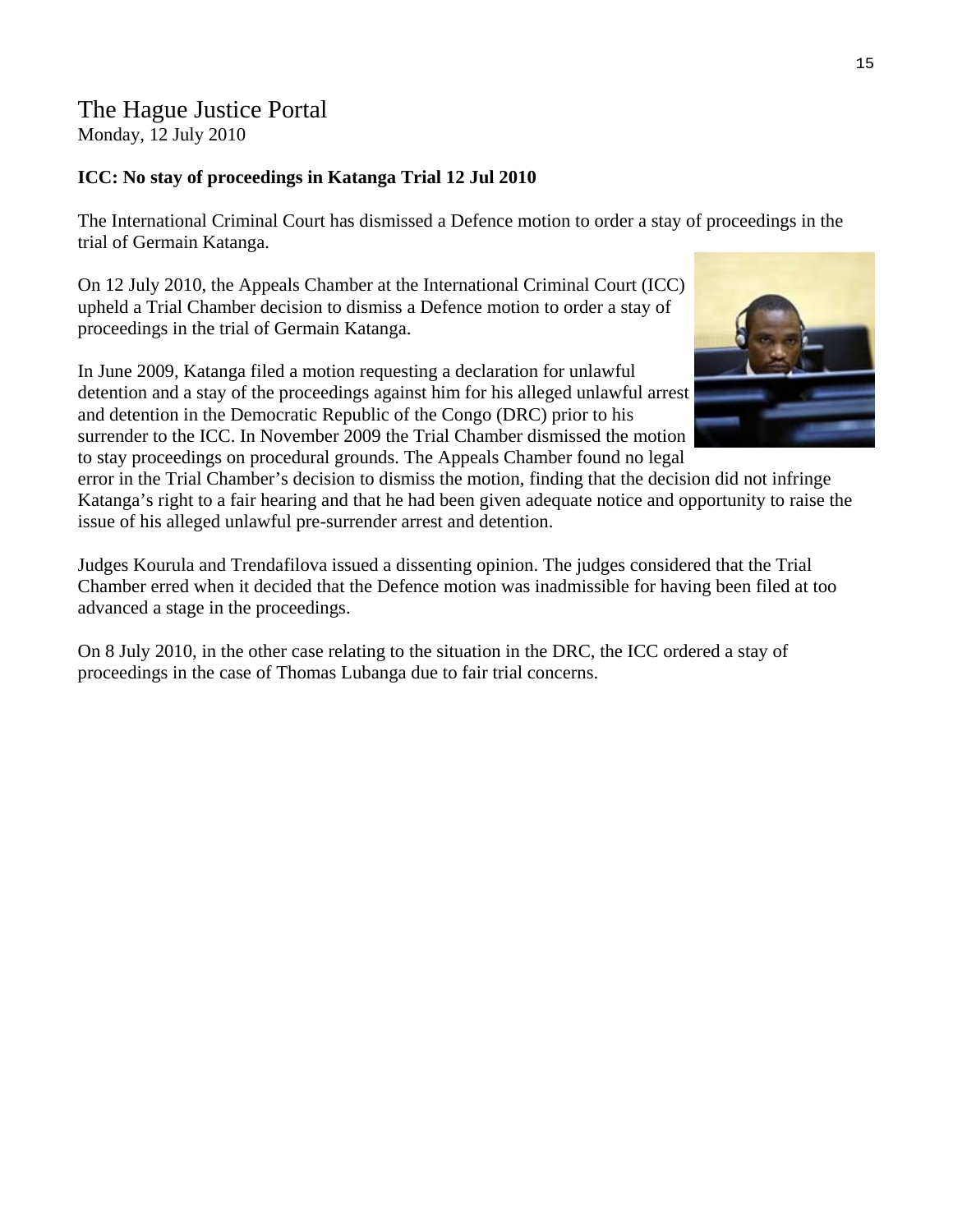# Nairobi Star (Nairobi)

Tuesday, 13 July 2010

### **Kenya: ICC Targets Four MPs Over Poll Violence**

Mathews Ndanyi

Nairobi — THE International Criminal Court investigators have zeroed in on two Cabinet ministers, one former and one sitting MP as their main targets for prosecution, the Star has established.

The investigators have recorded statements from witnesses whose testimony is considered crucial to indict the four people.

The detectives also have credible evidence about a senior police officer who reportedly issued shoot-tokill orders to his juniors during the post-election violence.

One of the key witnesses whose testimony has been corroborated by others is being relocated to Europe where he will be held in a safe-house until he is summoned to appear before the tribunal.

"He has already been issued with a passport and other necessary documents in readiness for him to be taken out. His family of three will follow him to the secret location," said very close family sources who are aware of the relocation plan.

At least 30 people who witnessed first-hand the mayhem or were aware of the planning and execution of the violence have been interrogated. Most of them relocated from their homes a month ago when they started receiving threats soon after being questioned by the ICC investigators.

"I am still in hiding because l was really scared. The four foreigners who interrogated me said they were from the ICC and promised to get in touch which they have yet to do," one of the witnesses said from a safe house in Nairobi.

The ICC Chief Prosecutor Luis Moreno Ocampo promised to complete his investigations by October. He is expected to present the evidence to the pre-trial chamber after this and request the court to issue warrants of arrests for the key suspects.

In March this year and following a request for additional information, Ocampo named 20 people whom he said held the most responsibility for the violence which swept through many parts of the country following the December 2007 General Election.

Ocampo said that while the list he had received from Chief Mediator Kofi Annan contained nearly 20 names, he was unlikely to prosecute all of them. He said his intention was to prosecute five or six people who had the greatest responsibility and use them to set an example for the future.

In November last year, Ocampo sought authorisation from the ICC pre-trial chamber to open an investigation into the violence in which more than 1,000 people were killed and over 300,000 forced to leave their homes.

At the time, Ocampo indicated that the key suspects were senior leaders from both PNU and ODM and were guided by political motive to retain or gain power.

"They utilised their personal, government, business and tribal network to commit the crimes," Ocampo said.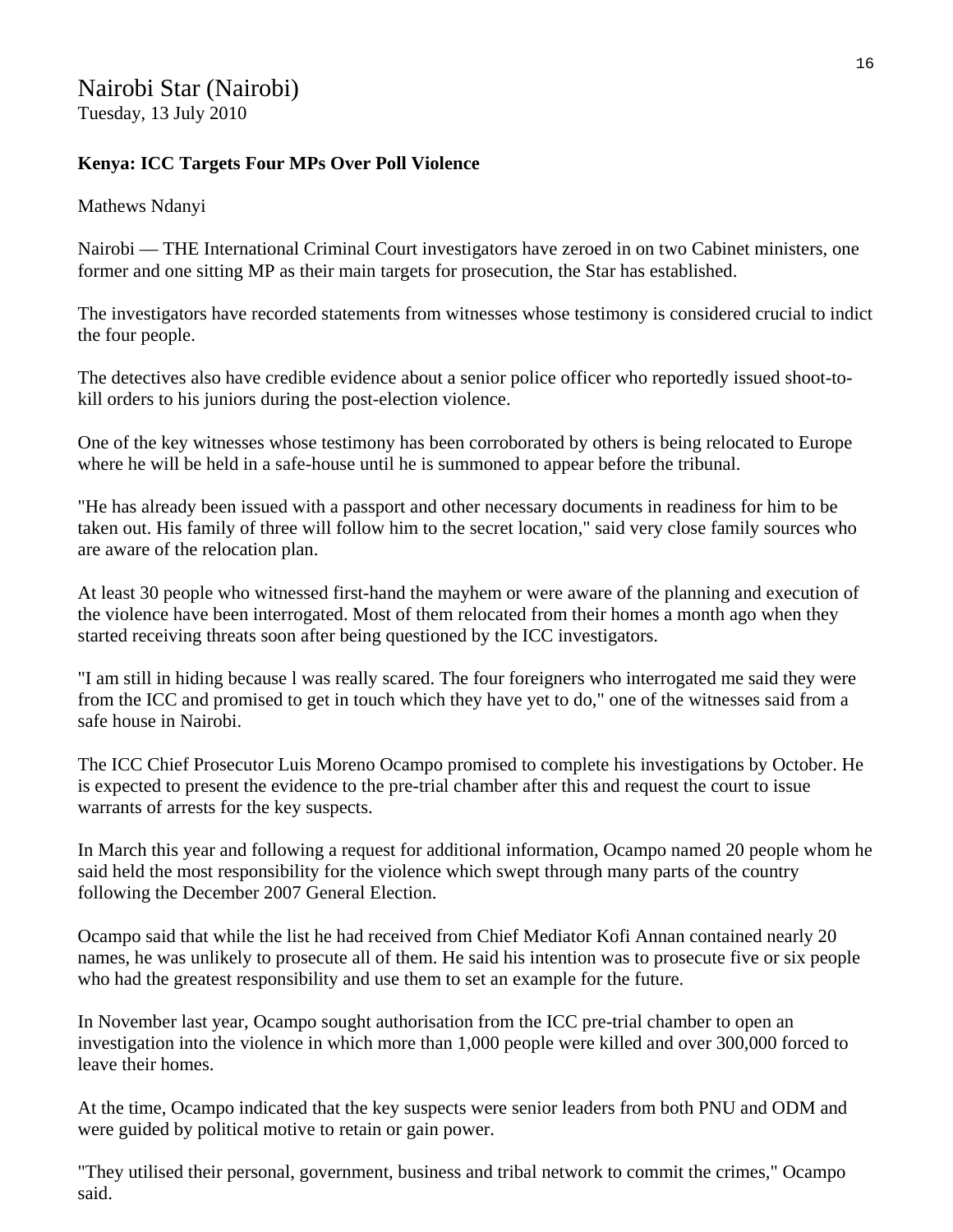Since March, teams of investigators have been in the country collecting information. Their main areas of focus are towns in Rift Valley which bore the brunt of the violence and where most of the deaths and displacement occurred.

The teams have focused their probe on three areas which include the Kiambaa KAG Church incident in Eldoret in which at least 38 women and children were locked in a church before it was set ablaze; the revenge killings in Naivasha following the church attack and the indiscriminate shooting of rioting civilians by the police in Eldoret, Kisumu and Nairobi.

Apart from the witnesses who appeared before the Justice Philip Waki-chaired commission, the ICC teams have recorded statements from fresh witnesses who may not have been able to testify before Waki because of certain constraints.

Multiple sources within civil society groups who have been working with the ICC said the investigating teams had been able to cover a lot of ground as many of the political leadership was engaged in the ongoing referendum campaigns.

And in anticipation of the arrests of the four suspects before the end of the year, the National Commission on Integration and Cohesion has already carried out an assessment survey of what the situation could be like if this happened. Commission chairman Mzalendo Kibunjia who visited Rift Valley a week ago said they were putting in place mechanisms for mitigation against any unrest or uncertainty should the ICC decision cause instability in the country.

"We are looking at the possible reactions by the people in the eventuality of such a decision by the ICC. We are considering how communities will perceive the arrests. Will they look at the arrests as if the ICC will be targeting the individuals or communities?" said Kibunjia.

Meanwhile, the ICC last night issued a second warrant against Sudanese President Omar Hassan Al Bashir.

The ICC pre-trial chamber considers that there are reasonable grounds to believe him responsible for three counts of genocide committed against the Fur, Masalit and Zaghawa ethnic groups.

This second arrest warrant does not replace or revoke the first warrant of arrest issued against Al Bashir on March 4, 2009, which still remains in effect. The previous arrest warrant was issued as the ICC believed that Al Bashir was criminally responsible for five counts of crimes against humanity and two counts for war crimes.

Following the issuance of the second arrest warrant, the ICC registrar is expected to issue a supplementary request for co-operation in the arrest and surrender of Al Bashir from competent Sudanese authorities, to all States Parties to the Rome Statute, and to all the United Nations Security Council members that are not States Parties to the Statute.